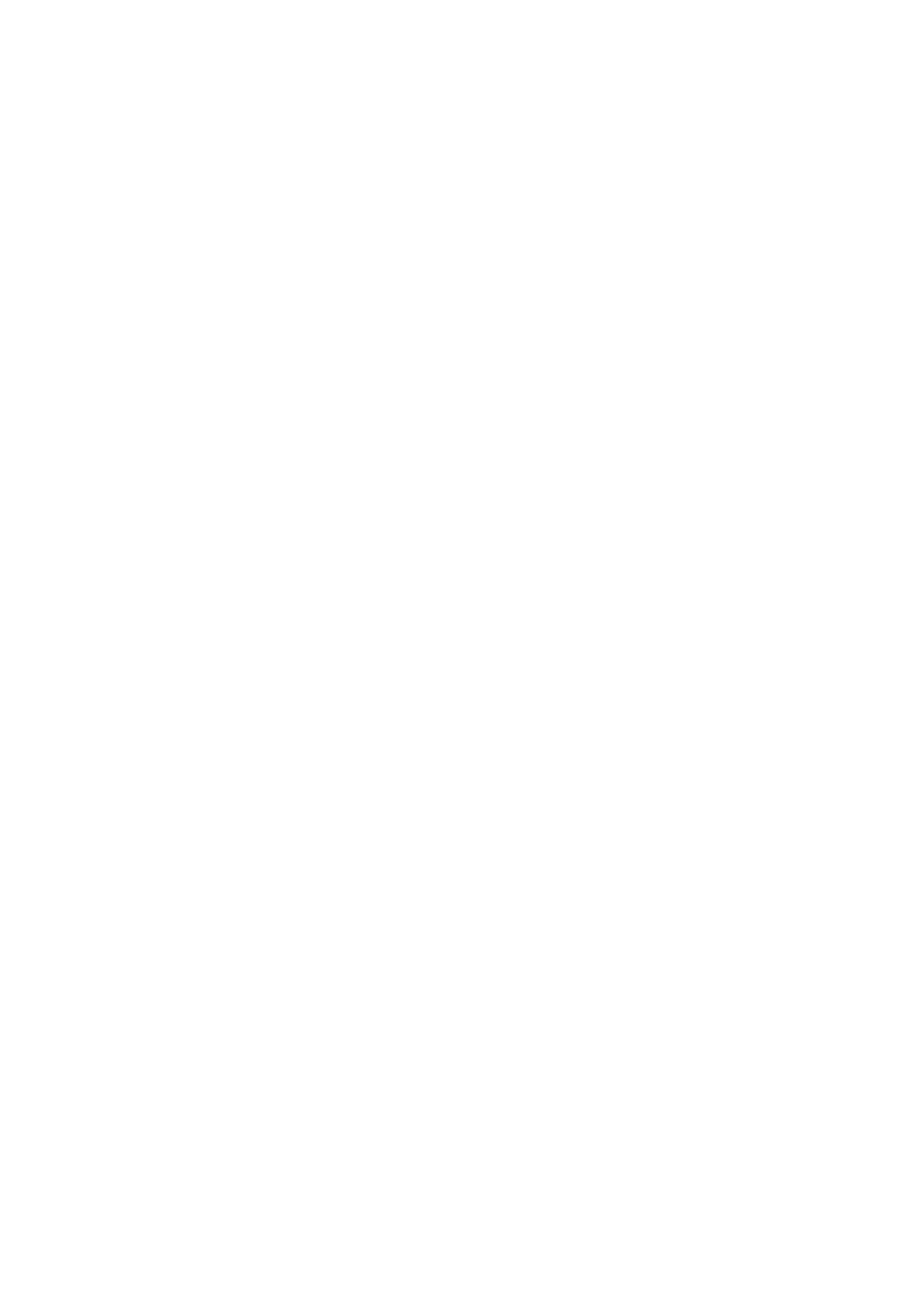should be also noted by Fowkes (1991) that the acid-base work of adhesion  $(W_A^{\text{ab}})$ can be calculated from the molar heats of acid-base interaction between the two materials, or by measuring the surface basicity and surface acidity components of the acid-base surface tension of the phases involved (Oss 1988). The acid-base contributions to the work of adhesion are determined using a Lewis base such as formamide and a Lewis acid such as ethylene glycol with Eq. (6) and (7), and then from Eq. (5) rewritten as:

$$
W_A^{ab} = W_A - W_A^d \tag{8}
$$

Freeman (1959) measured wood wettability, as defined by the cosine of the advancing angle of water with wood using the inclined plate method (Adam 1938). The plate of wood used to read the angle was a representative shear-block half that had been resurfaced on a jointer shortly before the wettability determination. Relating his results to wood adhesion, he concluded that wettability, pH, and specific gravity are closely related to glue-bond quality. Specific gravity was generally more important, and pH and wettability less, with resorcinolphenol bonds compared with urea-formaldehyde bonds (with wood).

Gray (1962) in his investigation on wood wettability measured advancing and receding contact angles of water with various different timber species. He introduced a technique for measuring solid surface tension of solids and for calculating the free energy of wetting,  $F_W$ , and the work of adhesion,  $W_A$ , of any liquid. It was also shown that surface contamination occurs rapidly on freshly cleaned surfaces.

Herczeg (1965), in his work on the wettability of Douglas-fir wood, found that the critical surface tensions,  $\gamma_c$ , were between 44 to 50 dynes/cm for summerwood and springwood, respectively. The surface-free energy of Douglas-fir,  $\gamma_s$ , was estimated to be around 60 dynes/cm, slightly higher by about 10 dynes/cm than  $\gamma_c$ . Also, the maximum work of adhesion, W<sub>A max</sub>, varied from 116.4 to 122.5 dynes/cm. Aging up to 45 hours increased contant angles,  $\theta$ , from 40.8 to 77.2 degrees, showing that wood wettability was reduced.

Chen (1970) in his work on the effect of extractives on adhesion and wettability of wood found that extractive removal improved wettability and increased the pH of the wood in all the species (tropical) tested. Wettability was obtained for each wood sample by measuring advancing contact angle,  $\theta_A$ , with distilled water (inclined plate method). Also, a positive linear correlation was found to exist between wettability and joint strength of blocks glued with urea-formaldehyde resin, however, no such correlation existed for blocks glued with resorcinolphenol resin.

Hse (1972) measured the wettability of southern pine veneers by measuring the contact angles formed with 36 phenol-formaldehyde resins. The contact angle was found not to be correlated with the solids content of the resins. The contact angle of resins on earlywood was less than that on latewood, apparently because earlywood surfaces were rougher. Also, the contact angle was positively correlated with the glue bond quality as tested by wet shear strength, percent of wood failure, and percent of delamination. The results showed that interactions between the physico-chemical characteristics of resin and the properties of the wood substrate may strongly affect bond quality.

Kajita and Skaar (1992) evaluated the wettabilities of the surfaces of some American softwoods species (using cosine  $\theta$  as the index of wettability). The

341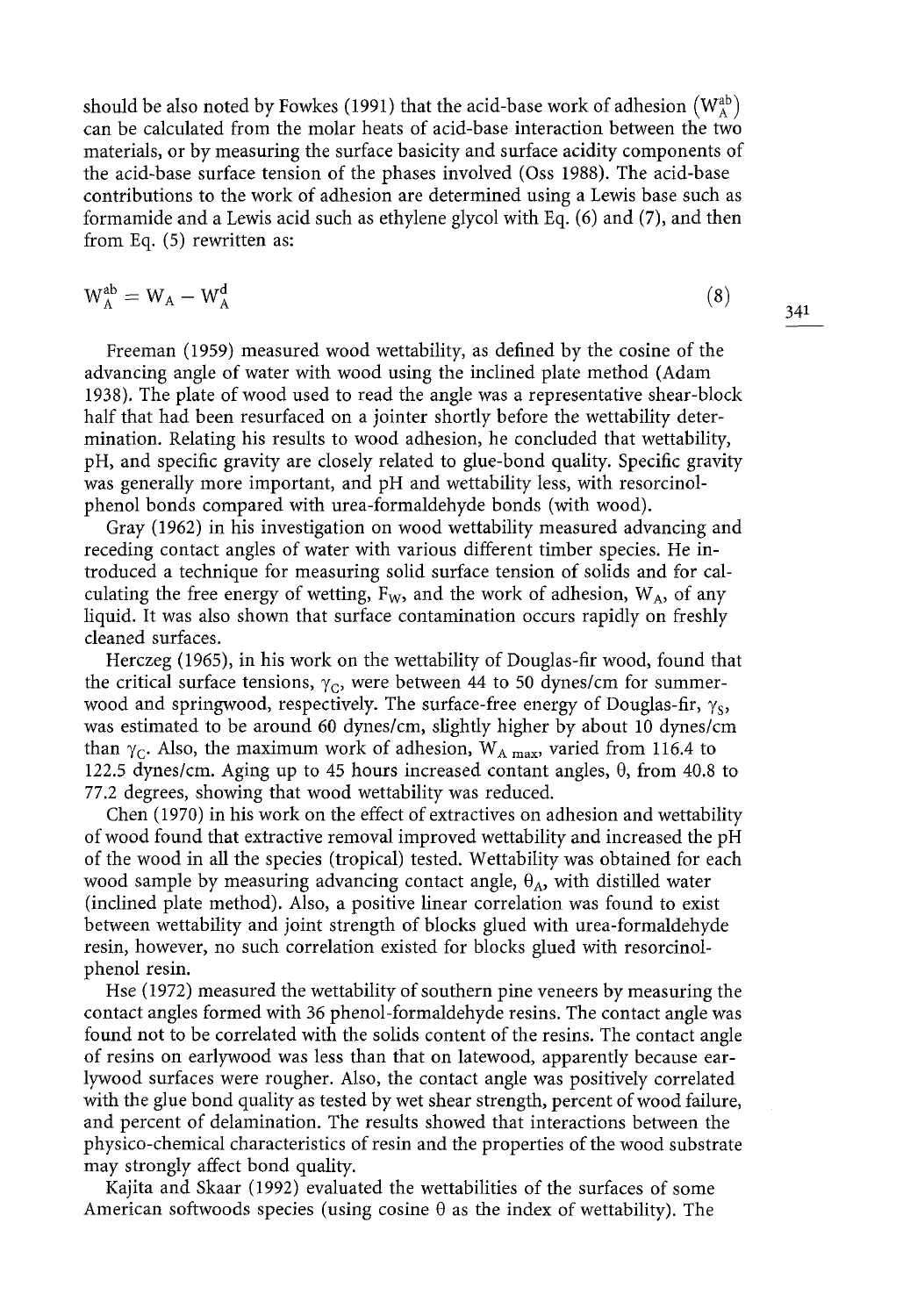freshly shaved surfaces wet more easily than the original unshaved rotary veneer surfaces. Also, the earlywood wet more easily than did the latewood (earlywood has a greater roughness factor and a greater porosity). The wetting angles varied from 68 degrees (eastern red cedar) to 14 degrees (Alaska-cedar). The greater wettability of sapwood compared with heartwood was attributed to the extractive content of the heartwood.

Young (1976), in his work on the wettability of wood pulp fibers, demonstrated the applicability of the Wilhelmy technique for measuring wetting properties of a series of wood pulp fibers (unbleached kraft, neutral sulfite semichemical, thermomechanical). Unbleached neutral sulfite semichemical fibers exhibited much greater wettability when compared with thermomechanical pulp fibers which in turn were somewhat more wettable than unbleached kraft pulp fibers. These differences were related to variances in the nature and extent of lignin removal, the presence of hemicelluloses or other carbohydrate material, and extractives at the fiber surface. Also, morphological characteristics of the fiber surface were considered to be important. Grafting of the pulps with styrene greatly reduced the fiber wetting properties.

Hodgson and Berg (1988) also used the Wilhelmy technique to measure dynamic wetting properties of single wood pulp fibers. It was concluded that, for complex material surfaces like those of wood pulp fibers, a wettability profile is very useful in understanding fiber structure and chemistry. Highly bleached, lowlignin content fibers were more hydrophilic than high yield, high lignin content fibers, such as thermomechanical pulp fibers. The presence of residual extractives seemed to have a substantial effect on fiber wettability, especially for pulp subjected to elevated temperatures. Also, the cosine of the single-fiber advancing contact angle was found to be inversely proportional to the absorption time (wood pulp fibers).

Jacob and Berg (1993) used the technique of contact angle titration to demonstrate the change in wetting behavior of four pulp fiber furnishes with varying pH (buffer solution). The changes in wetting were indicative of dissociation or reassociation of ionizable functional groups on the fiber surface and fiber-liquid interfacial free energy. The results were expressed in terms of the acid-base contribution to the work of adhesion, which simply indicates the extent of the specific chemical interactions across the fiber-buffer solution interface. Softwood bleached kraft (SWBK), hardwood bleached kraft (HWBK), and alpha-cellulose fibers had both acidic and basic functional groups, but SWBK and HWBK fibers were slightly more acidic and  $\alpha$ -cellulose fibers were slightly more basic. Chemithermomechanical (CTMP) fibers did not have as evenly balanced acid and base sites as the other three fiber types, but were instead mainly acidic. Fernandez (1993) also measured wetting of pulp fibers (sulfite, kraft, acetic acid) and concluded that the acid-base work of adhesion of different pulps were higher with the basic liquid probe (formamide) than with the acidic liquid probe (ethylene glycol), thus indicating the strong acidic character of pulp fibers.

Luner and Sandell (1969) evaluated the wetting properties of cellulose and wood hemicelluloses by Zisman's empirical parameter (1964), the critical surface tension of wetting,  $\gamma_c$ . It was found that the source of cellulose (cotton, wood and hydrolyzed cellulose), the method of film preparation (single-bath, two-bath, drycast, orientation), and also the physical state of the cellulose surface influenced the wettability of the samples. The critical surface tension ranged from 35.5 to 49.0 erg cm<sup>-2</sup> for cellulose and from 33.0 to 36.5 erg cm<sup>-2</sup> for hemicellulose films. The hemicellulose samples showed the smallest hysteresis effects presumably due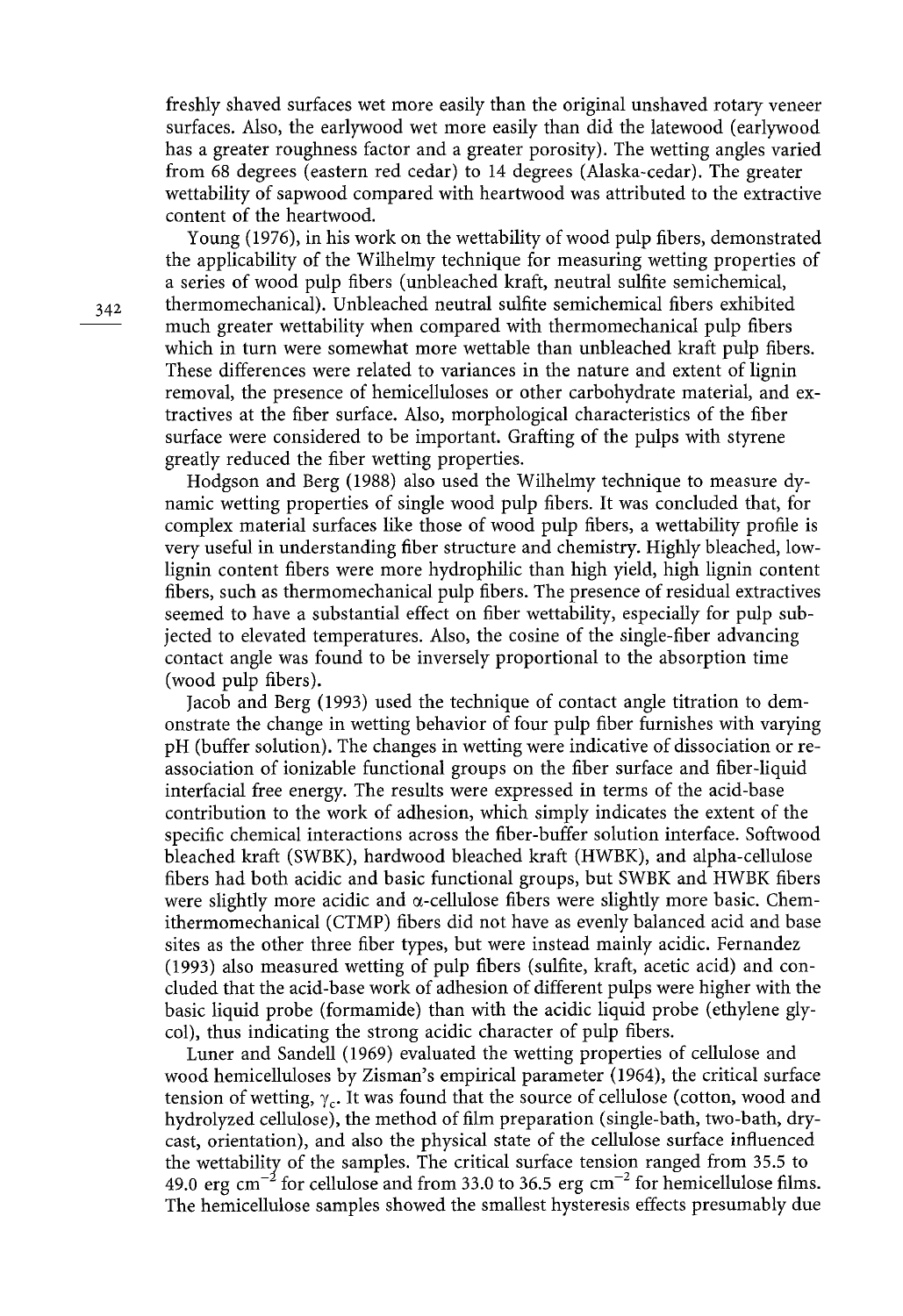to the energetically more uniform surface and lower porosity. It was also concluded that the interaction of cellulose with liquids ranging from water to nonpolar liquids involved, in addition to hydrogen bonding, strong dispersion forces.

Lee and Luner (1972) measured the wetting and interfacial properties of six different lignin preparations. No significant differences were found in their wetting characteristics (contact angle, critical surface tension). These similarities were considered as a result of the hydrophilic and amorphous nature of lignin. As with hemicellulose, and to some extent cellulose, monolayers of water were sufficient to equalize the surface energy of the lignins so that the surface was essentially water-like. It was additionally concluded that when a liquid interacts with lignin or cellulose, even when dry, the non-dispersion forces contribute greatly to the total energy.

343

# **Materials and methods**

#### **Materials**

Anhydrous organic liquids were used in this study. The test liquids and their surface tensions are shown in Tables 1 and 2. Surface tensions of the probe

| Liquid                         | Surface Tension (dynes/cm) | Probes       |
|--------------------------------|----------------------------|--------------|
| Water                          | 73.00                      | bifunctional |
| Formamide                      | 58.30                      | basic        |
| Ethylene glycol                | 48.30                      | acidic       |
| Methanol                       | 22.61                      |              |
| Ethanol                        | 22.75                      |              |
| Propanol                       | 23.78                      |              |
| Dimethylformamide              | 36.80                      |              |
| Pyridine                       | 38.00                      |              |
| Acetone                        | 23.70                      |              |
| Methylethyl ketone             | 24.60                      |              |
| Methylacetate                  | 24.60                      |              |
| Ethylacetate                   | 23.90                      |              |
| Propylacetate                  | 24.30                      |              |
| Nitromethane                   | 36.80                      |              |
| Furfural                       | 43.50                      |              |
| Chloroform                     | 27.14                      |              |
| Ethylene dichloride            | 23.40                      |              |
| Carbon tetrachloride           | 26.95                      |              |
| Benzaldehyde                   | 40.04                      |              |
| Nitrobenzene                   | 43.90                      |              |
| Toluene                        | 28.50                      |              |
| Benzyl alcohol                 | 39.00                      |              |
| Quinoline (98%) <sup>b</sup>   | 50.30                      |              |
| Dimethylsulfoxide              | 43.50                      |              |
| Formic acid (96%) <sup>b</sup> | 47.60                      |              |
| Acetic acid                    | 27.80                      |              |
| Propionic acid                 | 26.70                      |              |
| Diethylamine                   | 16.40                      |              |
| Butylamine                     | 19.70                      |              |
| Diiodomethane                  | 50.80                      | neutral      |
| Hexadecane                     | 28.00                      | neutral      |

Table 1. Surface tensions of organic liquids<sup>a</sup>

<sup>a</sup> Handbook of Chemistry and Physics (1993)

<sup>b</sup> Surface tensions measured experimentally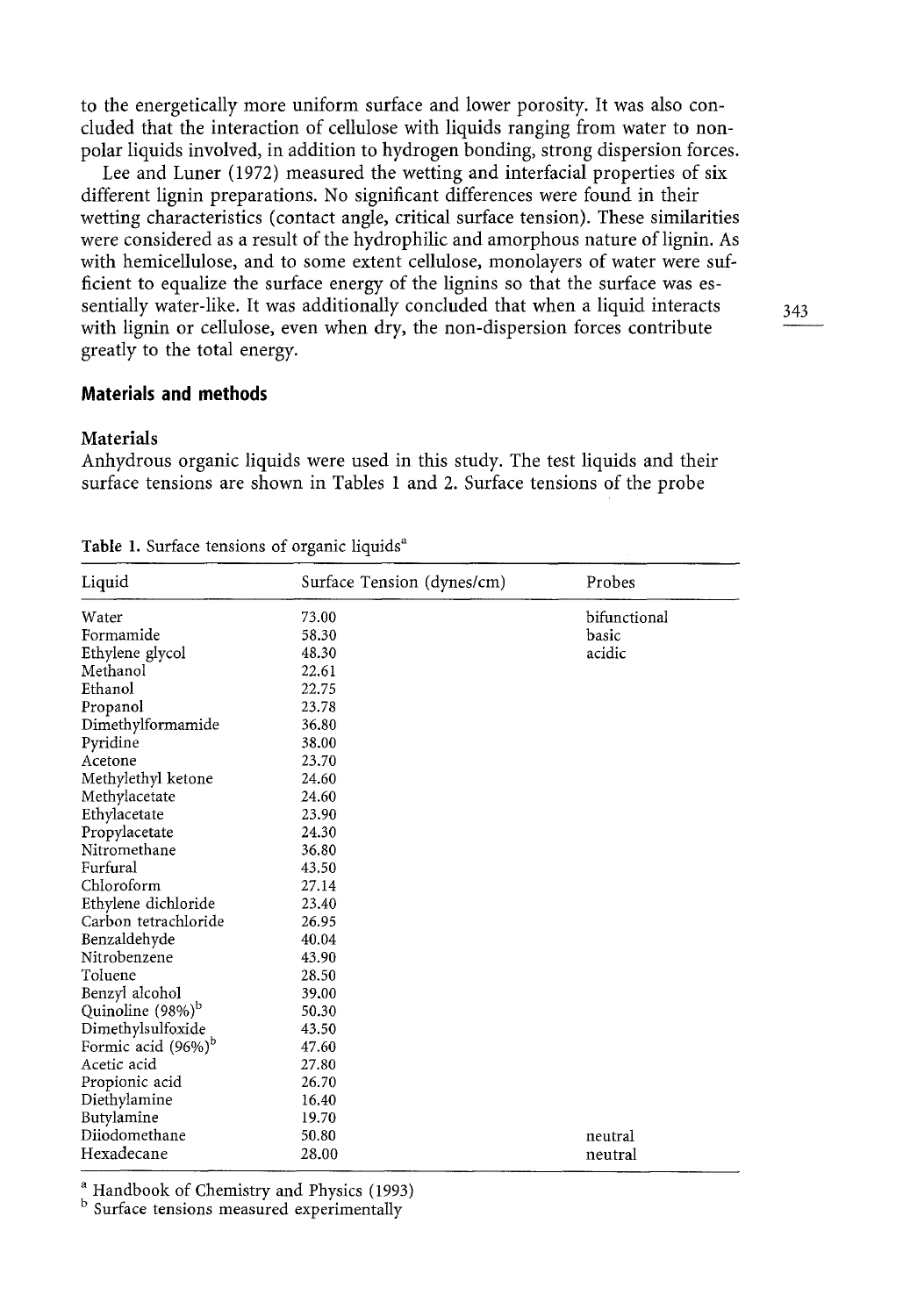| Liquid          | (dynes/cm) | $\gamma_{\rm L}^{\rm lw}$<br>(dynes/cm) | ∿ab<br>(dynes/cm) |
|-----------------|------------|-----------------------------------------|-------------------|
| Hexadecane      | 28.0       | 28.0                                    | 0.0               |
| Ethylene glycol | 48.3       | 29.3                                    | 19.0              |
| Diiodomethane   | 50.8       | 49.5                                    | 1.3               |
| Formamide       | 58.3       | 32.3                                    | 26.0              |
| Water           | 73.0       | 21.6                                    | 51.4              |

Table 2. Dispersion and acid-base interaction components of the surface tensions of the probe liquids

344

Note:  $\gamma_L^{lw}$ : Dispersion component (Lifshitz-van der Waals)

 $\gamma_{\scriptscriptstyle{\text{L}}}^{\scriptscriptstyle{\text{lab}}}$ : Acid-base interaction component

liquids were experimentally determined with a small clean glass plate. The measured values were in a good agreement with the literature values and the literature values were used in the calculations (Fernandez 1993; Handbook of Chemistry & Physics 1993). Heartwood samples of the softwoods, sitka spruce *(Picea sitchensis)* and Douglas-fir *(Pseudotsuga menziensii),* and the hardwoods, sugar maple *(Acer saccharum)* and quaking aspen *(Populus tremuloides),* were selected for this investigation. These wood species were selected as representatives of softwoods and hardwoods with different chemical compositions and specific gravities. Small square wood samples were cut from a fresh log and sawn into 3 mm thick boards. These boards were then cut into specimens 3 mm thick  $\times$  3 mm wide  $\times$  35 mm long. The specimen surface represented a flatsawn or tangential surface. Gray (1962) reported that there was no difference between radial and tangential wettability for wood surfaces; therefore, differences in grain orientation were not evaluated in this work. Wood samples were then dried in oven for 24 hours (65°C). After drying, a small quantity of epoxy was placed on the edge (wetting end) of each wood specimen so to eliminate the effect of swelling on the precision of the dynamic contact angle measurement. The average moisture content (MC) of the wood samples was approximately 6 to 7% in the oven-dry basis. Specimens for experimental use were randomly selected for a complete statistical randomization. Sitka spruce had an average specific gravity of 0.35 (g/cc). Sugar maple had a specific gravity in the range of 0.69 to 0.71; with the average of 0.70. Douglas-fir had an average specific gravity of 0.48, and quaking aspen had an average specific gravity of 0.49.

## **Methods**

All wetting force measurements were done with a CAHN Dynamic Contact Angle Analyzer (Fig. 1) with an IBM 3865X for data acquisition and analysis. Contact angle measurements were done by the Wilhelmy method based on the following equation:

 $F = \gamma_{LV} P \cos \theta - \delta_1 g A h$  (9)

where F is the wetting force,  $\gamma_{LV}$  is the liquid surface tension, P is the sample perimeter,  $\delta_1$  is the liquid density, g is the gravitational constant, A is the cross sectional area of the wood sample, and h is the depth of immersion of the sample. Average "advancing" force values minus the buoyancy force were then used to calculate the advancing contact angle and the work of adhesion. A typical run is performed by placing a small wood sample in the electrobalance (Fig. 1) and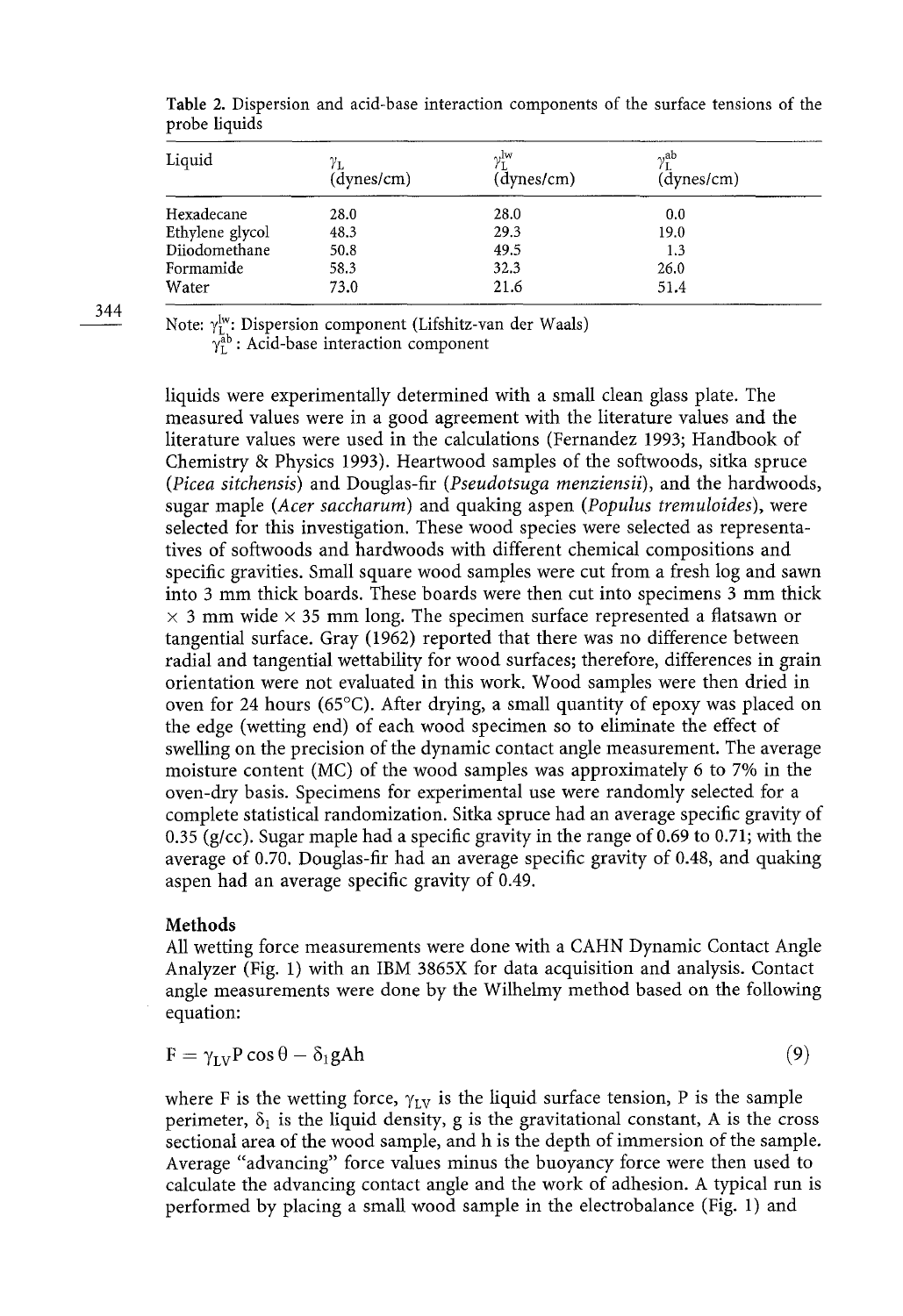

Fig. 1. Schematic diagram of CAHN dynamic contact angle analyzer

raising a beaker of wetting liquid with a small elevator until the liquid contacts the sample. The elevator speed was controlled at 150 microns per second and wetting force readings were obtained on a microcomputer. In the plot of the wetting force F versus depth of immersion h, a simple extrapolation gives the cosine of the advancing contact angle (cos  $\theta_A$ ) since the liquid surface tension ( $\gamma_{\rm LV}$ ) and wood sample perimeter (P) are known as shown in Fig. 2 for sugar maple in pyridine. Formamide was used to find the acidic character of the wood surface and ethylene glycol was used to probe the basic properties.  $W_A^{ab}$  of the work of adhesion was evaluated for all wood species. Diiodomethane was used for the calculation of the Lifshitz-van der Waals forces of the wood surfaces. Hexadecane, which has a very low surface tension, was used for measuring the wood sample perimeter, P.



Fig. 2. Wetting force as a function of depth of immersion for sugar maple in pyridine (Wilhelmy technique)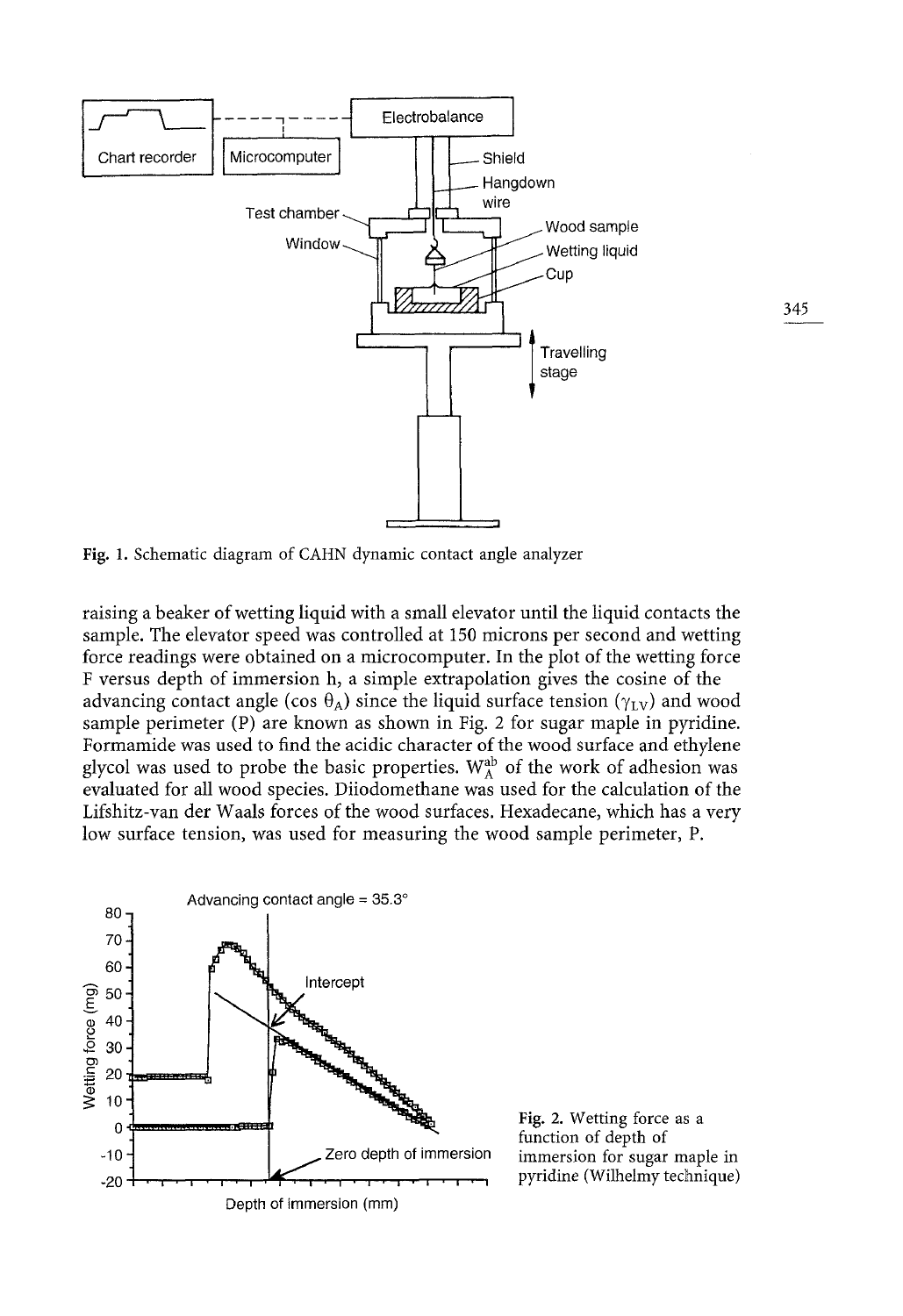Distilled water was used to find water wettability and water contact angles. In addition, all thirty organic liquids were used for wetting measurements with two wood species, sitka spruce (softwood) and sugar maple (hardwood), and specific wettabilities of these two wood species in the organic liquids were evaluated (using the advancing contact angle). Advancing specific wettability,  $W_{\rm S}$ , is defined by the following equation:

 $W_S = \gamma \cos \theta$  (10)

 $346$  where:  $\gamma$  is the liquid surface tension and  $\theta$  is the advancing contact angle. Wu's simultaneous equations (1971) were used to calculate the  $\gamma_s^d$  and  $\gamma_s^p$  of the wood surfaces using wetting measurements with water (polar) and methylene iodide (neutral). These two liquids were used by Owens and Wendt (1969) in conjunction with an extended form of Fowkes's equation (1965). In this work, Wu's equation (Wu 1971) was rearranged to two simultaneous equations, one for water and another for methylene iodide.

### **Results and discussions**

Advancing contact angles, average cosines of  $\theta$ , and works of adhesion of wood with water, methylene iodide, formamide and ethylene glycol are presented in Table 3. Water contact angles varied from  $60^{\circ} - 74^{\circ}$ . Spruce and maple exhibited an average contact angle with water of 60.4 and 62.2 degrees, respectively. Douglas-fir had the largest advancing contact angle (73.5°). The low wettability of Douglas-fir is probably related to extractives and will be discussed later. Our results are in the same range as those reported by Kalnins (1993) for the wetting of western red-cedar with water (77 °) and Banks and Voulgaridis (1980) (tilting plate method) for the water wetting of beech (70 $^{\circ}$ ) and Scots pine (80 $^{\circ}$ ). The work of adhesion,  $W_A$ , was also evaluated for all wood species with the probe liquids (Table 3). In general, spruce exhibited the highest work of adhesion while Douglas-fir had a lowest  $W_A$  (except in formamide). Douglas-fir had a maximum work of adhesion,  $W_A$  max, with water of about 104.5 dynes/cm, a result which is in an agreement with Marian's (1963) (118 dynes/cm) and Herczeg's work (1965) (122.5 dynes/cm).

Figure 3 shows the acid-base work of adhesion,  $W_A^{ab}$ , calculated for all wood species. It is clear that all wood surfaces have a very strong acidic character because the strongest interactions occured with formamide (basic probe) while much weaker interactions occured with ethylene glycol (acidic probe). Similar results were reported by Fernandez (1993) for the acid-base work of adhesion of various pulps (strong acidic character of kraft and sulfite pulp fibers). This behavior was explained by the presence of acidic type functional groups (i.e. carboxyl) on the fiber surface.

Table 4 presents the dispersive and polar surface free energies of the four wood species obtained using Wu's equations (Wu 1971) as previously described. Standard deviations are also shown in the parentheses. In general, wood shows a very high dispersive surface free energy component,  $\gamma_s^d$ . Approximately seventy five to eighty percent (on the average) of the overall wood surface energy was attributed to the dispersion forces. This is consistent with Nguyen and }ohns (1979) conclusions that "the dispersion forces on the surface of wood (Douglas-fir) are predominant in surface interactions". Young et al. (1982) have also shown that wood surfaces are hydrophobic based on ESCA analyses. The total surface energy of wood varied from 48.0 dynes/cm for Douglas-fir to 61.5 dynes/cm for sitka spruce.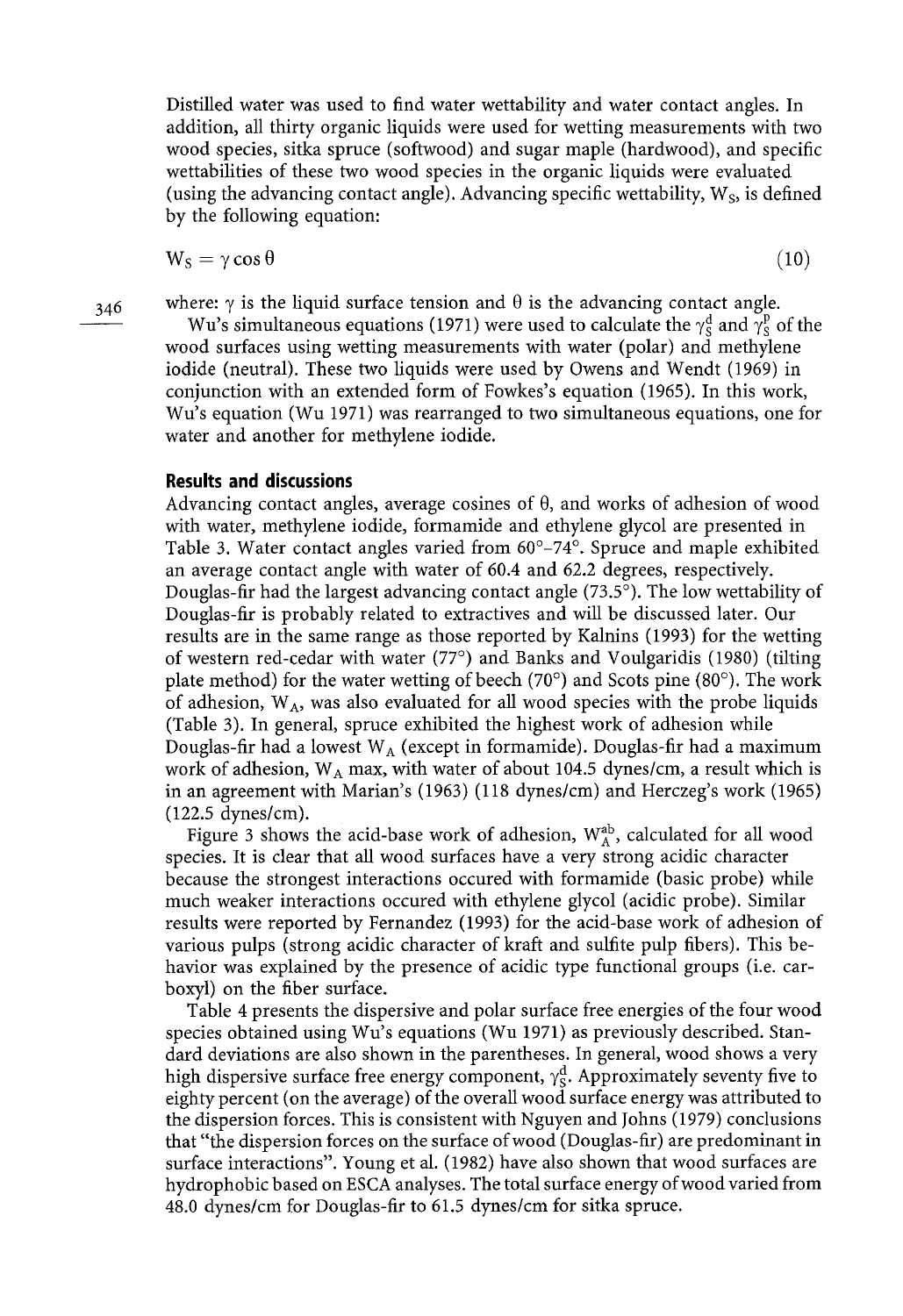| species              | Water                       |                         |                      | <b>Jiiodomethane</b>    |                                  |                           | <sup>c</sup> ormamide |                                  |                                   | Ethylene glycol |                                  |                       |
|----------------------|-----------------------------|-------------------------|----------------------|-------------------------|----------------------------------|---------------------------|-----------------------|----------------------------------|-----------------------------------|-----------------|----------------------------------|-----------------------|
|                      |                             | $\cos \theta$           | $\sum_{\lambda}^a$   |                         | $\cos \theta$                    | $\mathbb{X}_{\mathbb{A}}$ |                       | $cos \theta$                     | $\breve{\mathbf{v}}_{\mathbf{A}}$ |                 | $\cos\theta$                     | $\aleph_{\mathbb{A}}$ |
| ipruce               |                             |                         |                      |                         |                                  |                           |                       |                                  |                                   |                 |                                  |                       |
| ,ouglas-fir<br>Maple |                             |                         |                      |                         |                                  |                           |                       |                                  |                                   |                 |                                  |                       |
|                      | 4 5 3 3<br>6 7 3 3<br>6 8 3 | 0.486<br>0.280<br>0.369 | 1934<br>1969<br>1989 | 13.4<br>14.3<br>14.3.23 | 0.953<br>0.739<br>0.841<br>0.877 | 23354<br>28355            | 25<br>2829<br>283     | 0.882<br>0.796<br>0.786<br>0.653 | 109.7<br>104.7<br>96.4            | 8460<br>0409    | 0.999<br>0.731<br>0.975<br>0.763 | 86.6<br>885.7<br>88   |
| Aspen                |                             |                         |                      |                         |                                  |                           |                       |                                  |                                   |                 |                                  |                       |

 $W_{A2}$  (dynes/cm)

 $\frac{347}{2}$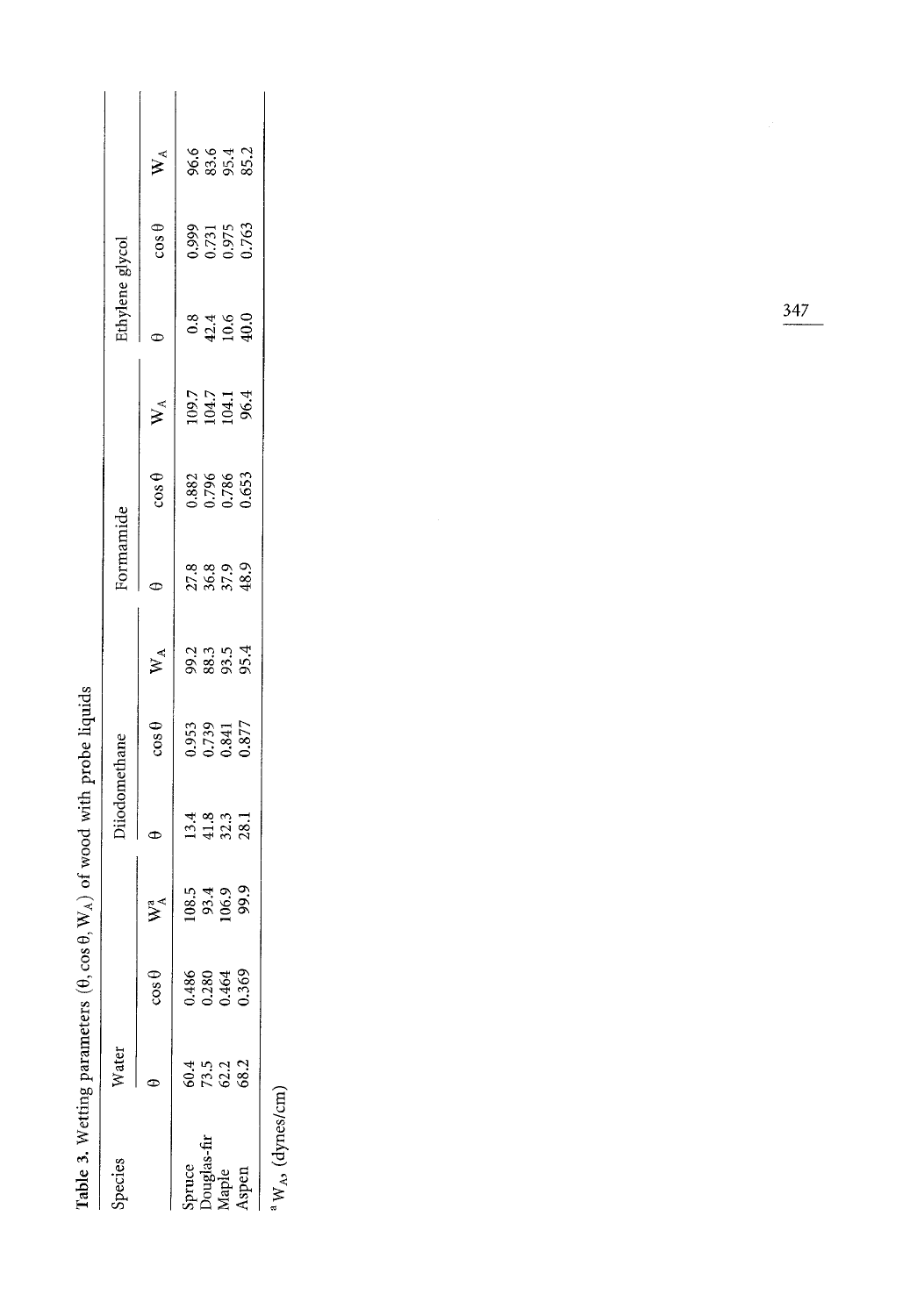

Fig. 3. Acid-base work of adhesion of wood

Marian (1963) has reported a total surface tension of wood of around 50 ergs/ cm<sup>2</sup>. Similarly, Nguyen and Johns (1979) found a total surface free energy for Douglas-fir of about 48.0 dynes/cm; however, they reported a polarity ( $\gamma_S^P/\gamma_S$ ) for Douglas-fir of 40%, which is higher than our result (24%). Herczeg (1965) reported a total  $\gamma_s$  for Douglas-fir wood of about 58 dynes/cm. The  $\gamma_s$  values found in this work are also in the range of values reported for wood previously (49.5 dynes/cm for birch) (Kalnins 1987). The polarity of the wood surface was found to be in the range of 24.0 to 29.0% in this study (Table 4). Douglas-fir exhibited the lowest polarity values (24.0%) on the average. Polarity is independent of the temperature but it should be noted that the polar component of the overall surface free energy is considered to be an inadequate measure of polarity or hydrophilicity of the surface.

Table 5 shows the advancing specific wettabilities and calculated contact angles of two wood species (spruce, maple) in various wetting liquids. In general, spruce showed higher wettabilities than maple (except with nitrobenzene, benzyl alcohol, propionic acid, and DMF). Most of the liquids completely wetted both species forming zero advancing contact angles (except with water, formamide, ethylene

| Species     | $\gamma_{s}^{d}(\text{SD})^{\text{b}}$<br>(dynes/cm) | $\gamma_s^{\rm p}$ (SD)<br>(dynes/cm) | γs<br>(dynes/cm) | Polarity <sup>c</sup> , $\gamma_s^p/\gamma_s$ |
|-------------|------------------------------------------------------|---------------------------------------|------------------|-----------------------------------------------|
| Spruce      | 45.0(2.3)                                            | 16.5(4.5)                             | 61.5             | 0.268                                         |
| Douglas-fir | 36.2(3.4)                                            | 11.8(3.5)                             | 48.0             | 0.246                                         |
| Maple       | 40.2(5.8)                                            | 16.4(1.7)                             | 56.6             | 0.290                                         |
| Aspen       | 41.8(2.0)                                            | 13.2(2.8)                             | 55.0             | 0.240                                         |

Table 4. Dispersive and polar components of surface free energies of wood<sup>a</sup>

<sup>a</sup> Calculated with Wu's simultaneous equations (1971)

<sup>b</sup> SD: Standard deviation

c polarity is independent of temperature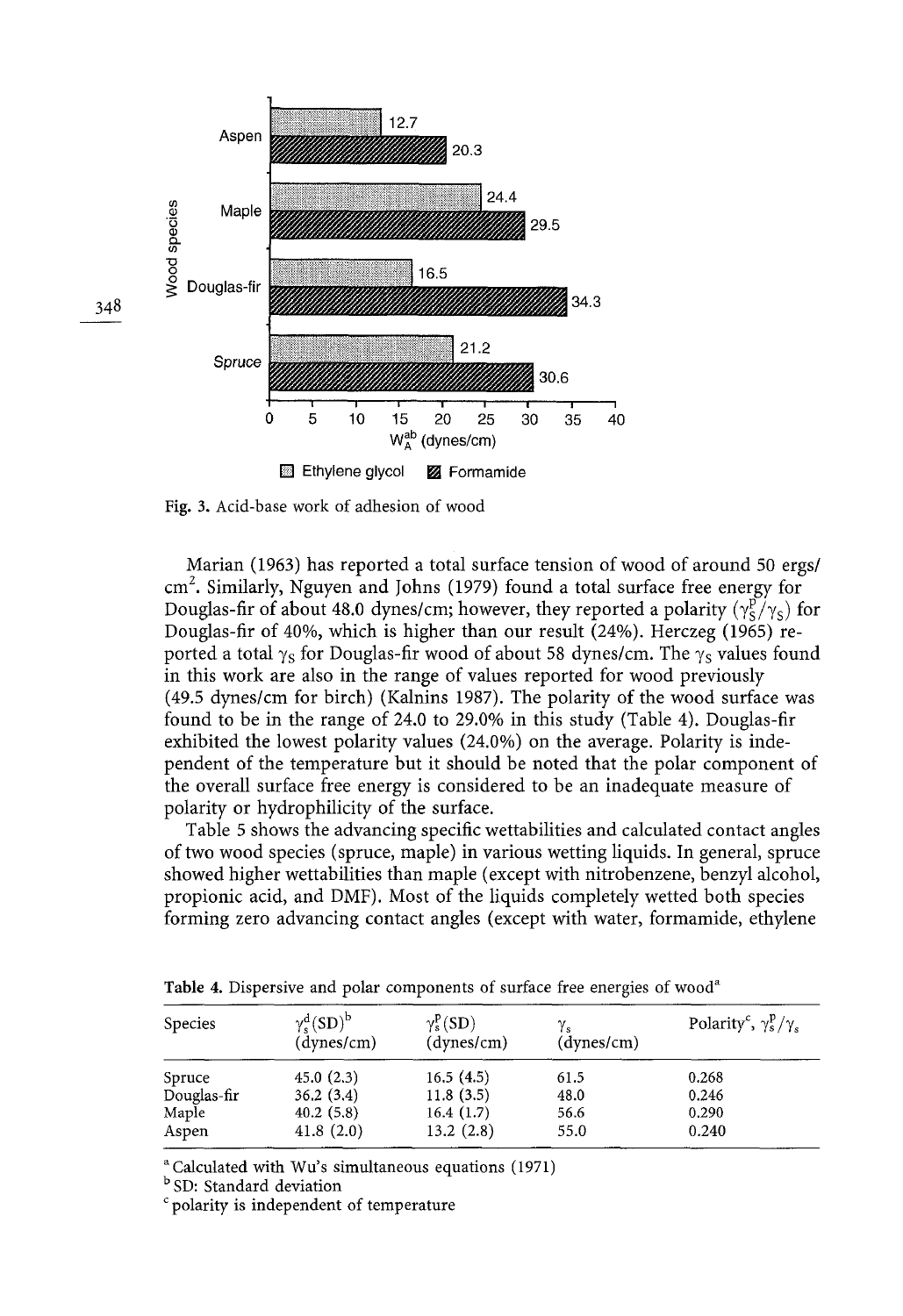| Wetting liquid       | Sitka spruce          |               |                      | Sugar maple     |               |                                 |  |
|----------------------|-----------------------|---------------|----------------------|-----------------|---------------|---------------------------------|--|
|                      | $W_{S}^{a}$<br>dyn/cm | $\cos \theta$ | $\theta^b$<br>(degr) | $W_S$<br>dyn/cm | $\cos \theta$ | $\theta$ <sup>b</sup><br>(degr) |  |
| Water                | 35.5                  | 0.486         | 60.4                 | 33.9            | 0.464         | 62.2                            |  |
| Formamide            | 51.4                  | 0.882         | 27.8                 | 45.8            | 0.786         | 37.9                            |  |
| Ethylene glycol      | 48.2                  | 0.999         | 0.8                  | 47.1            | 0.975         | 10.6                            |  |
| Methanol             | 29.2                  | 1.29          | 0                    | 27.1            | 1.20          | $\bf{0}$                        |  |
| Ethanol              | 26.6                  | 1.17          | 0                    | 26.2            | 1.15          | $\bf{0}$                        |  |
| Propanol             | 28.1                  | 1.18          | $\mathbf 0$          | 26.1            | 1.10          | $\bf{0}$                        |  |
| Dimethylformamide    | 39.4                  | 1.07          | $\bf{0}$             | 40.8            | 1.11          | $\bf{0}$                        |  |
| Pyridine             | 34.2                  | 0.90          | 24.5                 | 33.8            | 0.89          | 26.0                            |  |
| Acetone              | 28.0                  | 1.18          | 0                    | 27.0            | 1.14          | $\bf{0}$                        |  |
| Methylethyl ketone   | 32.2                  | 1.31          | 0                    | 28.5            | 1.16          | 0                               |  |
| Methylacetate        | 32.2                  | 1.31          | 0                    | 29.3            | 1.19          | $\bf{0}$                        |  |
| Ethylacetate         | 30.8                  | 1.29          | $\bf{0}$             | 30.8            | 1.29          | $\boldsymbol{0}$                |  |
| Propylacetate        | 31.1                  | 1.28          | $\bf{0}$             | 29.4            | 1.21          | $\bf{0}$                        |  |
| Nitromethane         | 35.3                  | 0.96          | 15.3                 | 31.3            | 0.85          | 31.9                            |  |
| Furfural             | 50.4                  | 1.16          | 0                    | 46.1            | 1.06          | $\bf{0}$                        |  |
| Chloroform           | 35.8                  | 1.32          | 0                    | 34.5            | 1.27          | $\bf{0}$                        |  |
| Ethylene dichloride  | 40.2                  | 1.72          | 0                    | 37.9            | 1.62          | $\bf{0}$                        |  |
| Carbon tetrachloride | 35.0                  | 1.30          | 0                    | 33.7            | 1.25          | 0                               |  |
| Benzaldehyde         | 45.6                  | 1.14          | $\mathbf{0}$         | 45.6            | 1.14          | $\mathbf 0$                     |  |
| Nitrobenzene         | 36.0                  | 0.82          | 35.3                 | 40.8            | 0.93          | 20.3                            |  |
| Toluene              | 34.8                  | 1.22          | 0                    | 31.1            | 1.09          | $\bf{0}$                        |  |
| Benzyl alcohol       | 43.3                  | 1.11          | 0                    | 44.9            | 1.15          | $\mathbf{0}$                    |  |
| Quinoline (98%)      | 50.3                  | 1.00          | 1.0                  | 49.3            | 0.98          | 11.9                            |  |
| Dimethylsulfoxide    | 53.1                  | 1.22          | $\bf{0}$             | 45.7            | 1.05          | 0                               |  |
| Formic acid (96%)    | 48.1                  | 1.01          | 0                    | 47.6            | 1.00          | $\bf{0}$                        |  |
| Acetic acid          | 35.9                  | 1.29          | $\mathbf 0$          | 32.2            | 1.16          | $\mathbf 0$                     |  |
| Propionic acid       | 32,3                  | 1.21          | $\bf{0}$             | 32.8            | 1.23          | 0                               |  |
| Diethylamine         | 26.9                  | 1.64          | $\bf{0}$             | 24.6            | 1.50          | $\mathbf 0$                     |  |
| Butylamine           | 28.4                  | 1.44          | $\bf{0}$             | 27.8            | 1.41          | $\bf{0}$                        |  |
| Methylene iodide     | 48.4                  | 0.953         | 13.4                 | 42.7            | 0.841         | 32.3                            |  |

349

**Table 5. Wetting parameters of spruce and maple wood in various organic liquids** 

 $W<sub>S</sub>$  = Advancing specific wettability

<sup>b</sup> Average of six replicates except for water (15 runs), formamide, ethylene glycol, and methylene iodide (12 runs)

glycol, methylene iodide, pyridine, nitromethane, nitrobenzene, and quinoline). Also, in most cases, receding contact angles were zero or near zero for all wood species. Overall, the highest specific wettabilities,  $W_{\rm S}$ , for spruce were with DMSO, formamide, furfural, quinoline, methylene iodide, ethylene glycol, and formic acid (in descending order), and for maple with quinoline, formic acid, ethylene glycol, furfural, formamide, DMSO, benzaldehyde, and benzyl alcohol (in descending order). The lowest  $W<sub>S</sub>$  were obtained with diethylamine, propanol, ethanol, methanol, and butylamine (for both wood species).

The wood wettability, in general, reflects the composite chemical and morphological character of the wood. The type of the wood species seems to affect differently the wetting behavior of wood. High water wettability can be caused by various hydrophilic components on the wood surface such as hemicelluloses. However, the presence of extractives at the wood surface can also influence the wettability depending upon the wood species (Young 1976). According to Kajita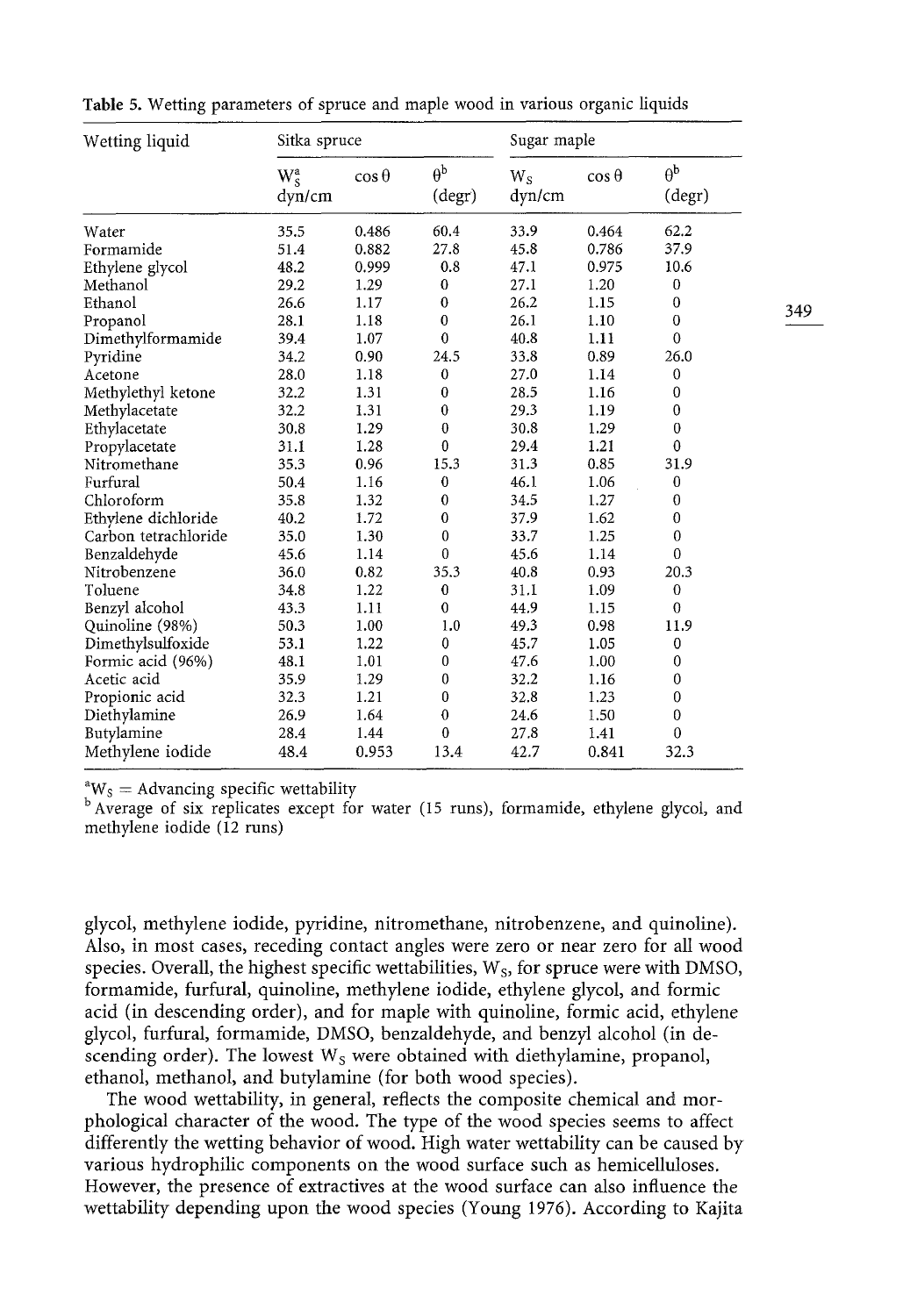and Skaar (1992), the extractives play a significant role affecting the water wettability of wood by two effects. One is direct on the wettability of the true surface and the other effect is the blockage by extractives of the openings between the cells, thus preventing penetration of a droplet below the surface of the wood. Also, Nguyen et al. (1979) attributed the low relatively wettability of Douglas-fir wood to nonpolar extractives. It was indeed found that the specific wettability of wood (four species) in water was inversely correlated with the percentage of extractives within the wood species (Fig. 4). The higher the extractives content, the lower the wood wettability in water. Other characteristics, as suggested by Young (1976), that can influence wettability include the degree of polymerization of some surface polymers, the degree of surface crystallinity, and the presence of monolayers at the wood surface (e.g. water).

Figures 5a and b show that an inverse linear relationship exists between the cosine of  $\theta$  and the liquid surface tension for the thirty various wetting liquids (Zisman plots), consistent with the literature. The critical surface tensions of spruce and maple were found to be 45.0 dynes/cm and 42.0 dynes/cm, respectively. Critical surface tension values for these two wood species were slightly smaller (14-16 dynes/cm) than their total surface free energies. Herczeg (1965) found that the surface free energy of Douglas-fir was 61.0 to 58.2 dynes/cm (springwood and summerwood, respectively), which were about 11.0 to 14.0 units higher than  $\gamma_c$ . Nguyen et al. (1979) reported a  $\gamma_c$  of 52.8 dynes/cm for unextracted Douglas-fir wood. Jacob and Berg (1993) found critical surface tension values of 32.0, 35.0, and 37.0 dynes/cm for softwood bleached kraft, hardwood bleached kraft, and chemithermomechanical pulp fibers, respectively. Also, Luner et al. (1969) found critical surface tensions of 36.0 to 49.0 erg/cm<sup>2</sup> for cellulose and 33.0 to 36.0 erg/ $\text{cm}^2$  for hemicelluloses. As previously discussed, differences are probably due to the variable effects of the physical and chemical state of the surfaces.

An attempt to correlate wood wettability and tangential swelling of wood (Mantanis et al. 1994) in various organic solvents was unsuccessful (Fig. 6). The strong acidic character of the wood surface is a significant factor in the initial



Fig. 4. Specific water wettability as a function of content of extractives for four wood species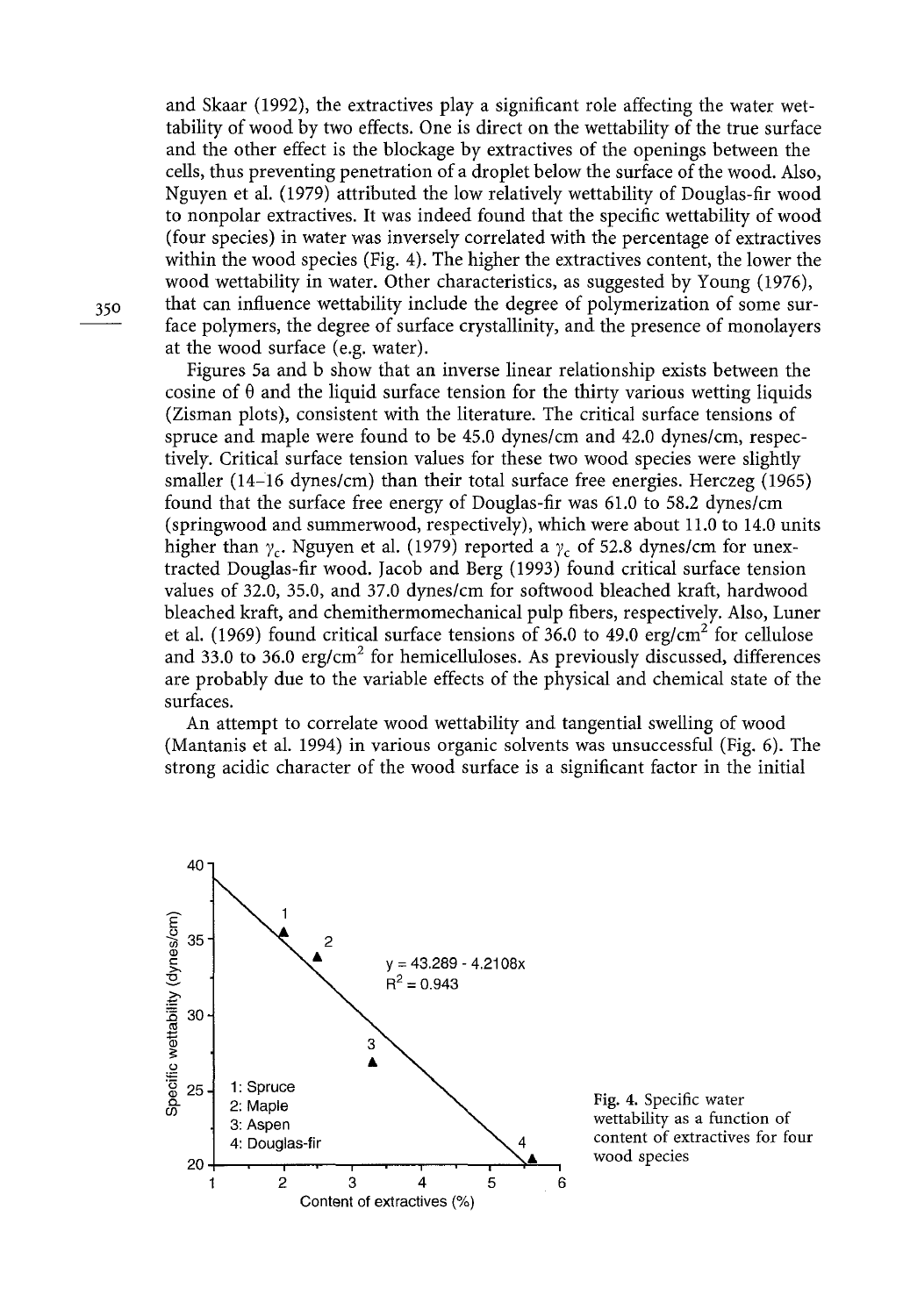

351

Fig. 5a,b. Determination of critical surface tension of a sitka spruce wood; b sugar maple wood

process of wetting and swelling but the ultimate swelling of wood is apparently independent of specific wettability.

## **Conclusions**

The wettability of wood in thirty various organic liquids was determined using the Wilhelmy technique. Wood surfaces have a strong acidic character since the greatest interactions for all four wood species occured with the basic probe (formamide), while lower interactions occured with the acidic probe (ethylene glycol). The total surface free energy of wood ranged from 48.0 to 61.0 dynes/cm, on the average, and 75 to 80% of this energy was attributed to the dispersion forces.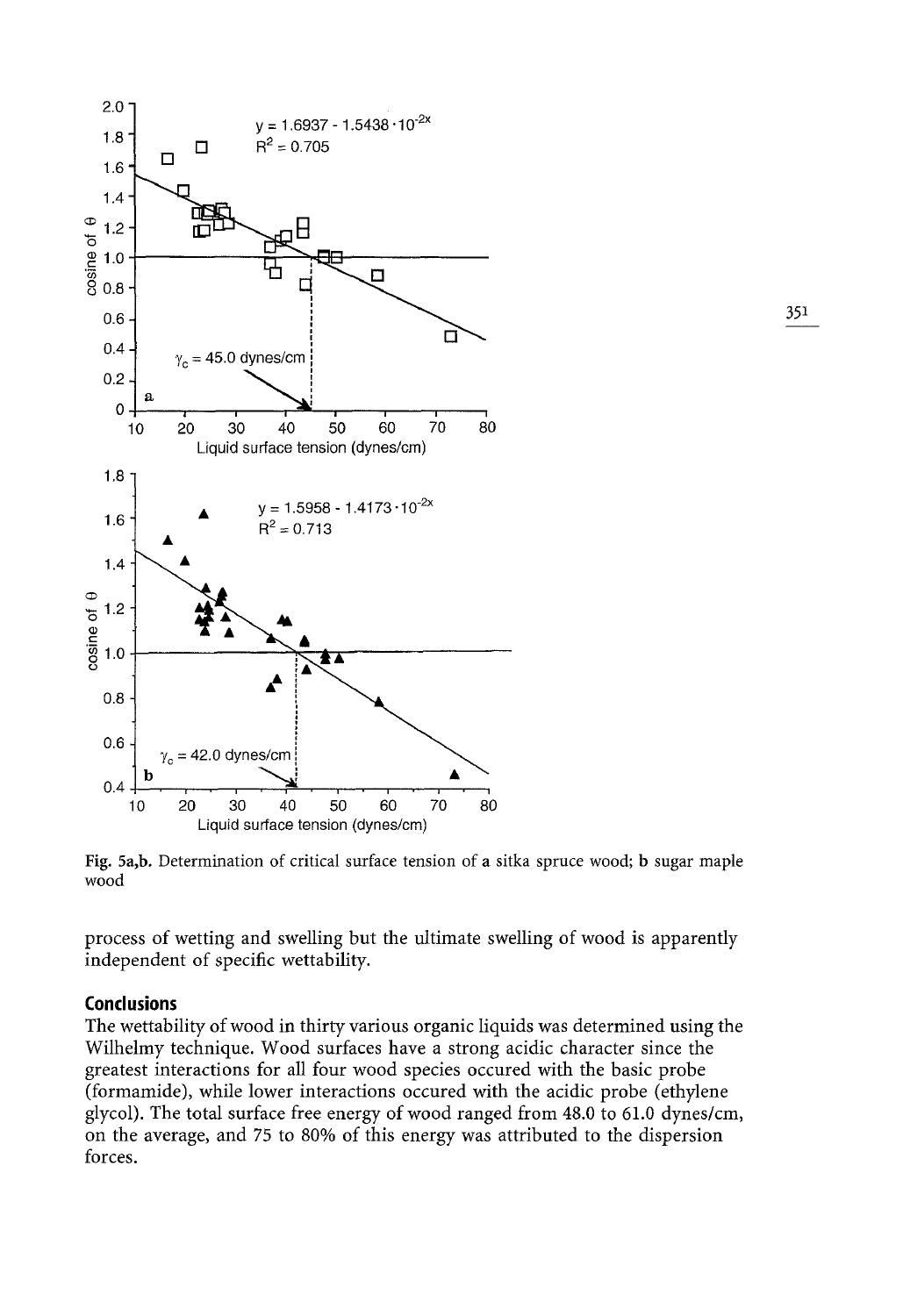

Fig. 6. Maximum tangential swelling of wood plotted against wood specific wettability (sitka spruce)

#### **References**

Adam, N. K. 1938: The physics and chemistry of surfaces. Oxford. 179-183 Banks, W. B.; Voulgaridis, E. 1980: Rept. Ann. Conv. British Wood. Pres. Assoc., 43-53 Chen, C. 1970: Effect of extractive removal on adhesion and wettability of some tropical woods. For. Prod. J. 20(1): 36-40

Dann, J. R. 1970: Forces involved in the adhesive process. J. Coll. Interface Sci. 32: 302 Dupré, A. 1869: Théorie mécanique de la chaleur. Gauthier-Villars, Paris, France. 2883 Fernandez, E. O. 1993: Comparison of the properties between acidic and basic pulps. MSc. Thesis. Univ. of Wisconsin-Madison, Madison, Wisconsin, USA

Fowkes, F. M. 1962: Determination of interfacial tensions, contact angles, and dispersion forces in surfaces by assuming additivity of intermolecular interactions in surfaces. J. Phys. Chem. 66: 382

Fowkes, F. M. 1965: Chemistry and physics of interfaces. Am. Chem. Soc. Washington, D.C.,  $1 - 12$ 

Fowkes, F. M.; Mostafa, M. A. 1978: Acid-base interactions in polymer adsortion. Ind. Eng. Chem. Prod. Res. Dev. 17(1): 3

Fowkes, F. M. 1991: Quantitative characterization of the acid-base properties of solvents, polymers, and inorganic surfaces. Acid-base Interactions: 93-115

Freeman, H. 1959: Properties of wood and adhesion. For Prod. J. 9: 451-458

Gray, V. R. 1962: The wettability of wood. For. Prod. J. 12: 452-461

Handbook of Chemistry and Physics. 1993: Surface tensions of organic liquids. (Eds) David R. Lide: CRC Press

Herczeg, A. 1965: Wettability of wood. Forest Products J. 15: 499-505

Hodgson, K. T.; Berg, J. C. 1988: Dynamic wettability properties of single wood pulp fibers and their relationship to absorbency. Wood Fiber Science 20: 3-17

Hse, C. 1972: Wettability of southern pine veneer by phenol-formaldehyde wood adhesives. For. Prod. J. 22(1): 51-56

Jacob, P.; Berg, J. C. 1993: Contact angle titrations of pulp fiber furnishes. Tappi 76(5): 133-137

Jacob, P.; Berg, J. C. 1993: Zisman analysis of three pulp fiber furnishes. Tappi 76(2): 105– 107

Kajita, H.; Skaar, C. 1992: Wettability of the surfaces of some American softwoods species. Mokuzai Gakk. 38: 516-521

Kalnins, M. 1987: Wettability and water repellency of wood. In Wood and Cellulosics. Kennedy J. F., Phillips G. O., Williams P. (Eds). Chapt. 45: 409

Kalnins, M.; Feist, W.C. 1993: Increase in wettability of wood with weathering. For. Prod. J.  $43:55 - 57$ 

352